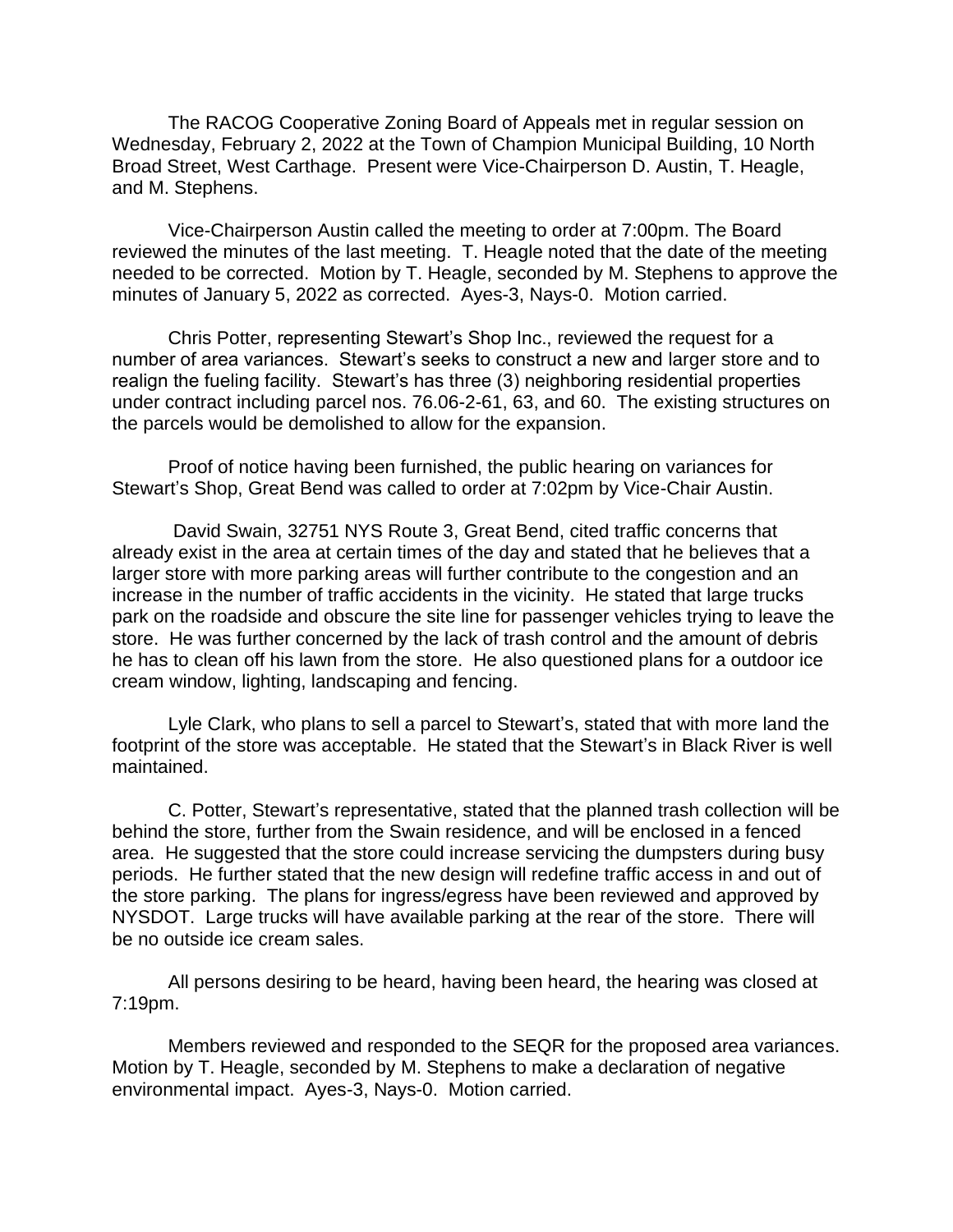The following resolution was offered by T. Heagle, who moved its approval, and seconded by M. Stephens, to wit:

- WHEREAS, the RACOG Cooperative ZBA has received an application from Stewart's Shop Corp. for parcel number 76.06-2-62, assembled with parcels 76.06-2-61, 63 and 60, for variances of T/Champion Zoning Laws:
- WHEREAS, in connection with such application, the Zoning Board of Appeals has received and reviewed an application and environmental assessment form, held a public hearing and received comments thereat; and
- WHEREAS, after review, the Zoning Board has weighed the effects of the requested variance on the health, safety, and welfare of the neighborhood and community, and made the following findings:
- A. The Board concludes the proposed construction would not produce an undesirable change in the character of the neighborhood or detriment to nearby properties.
- B. The Board concludes that the benefit sought by the applicant could not be achieved by some method, feasible for the applicant to pursue, other than a variance.
- C. The Board concludes that the variance is substantial.
- D. The Board concludes that the variance would not have an adverse visual impact on the physical conditions of the neighborhood.
- E. The Board concludes that the alleged difficulty is self created.

NOW, THEREFORE BE IT RESOLVED that the application from Stewart's Shop Corp., for parcel number 76.06-2-62, assembled with parcels 76.06-2-61, 63 and 60, for variances of the aforementioned T/Champion Zoning Laws are hereby granted without conditions.

The foregoing resolution was duly put to a vote as follows:

| D. Austinaye   |                  |
|----------------|------------------|
| T. Heagleaye   |                  |
| M. Stephensaye |                  |
|                |                  |
|                | M. Robertsabsent |
|                |                  |

## Resolution adopted.

Scott Kolb, representing Gerald Bunker, 34395 Freeman Drive West, presented an area application seeking a variance to Section 410 of the T/Champion Zoning Law –